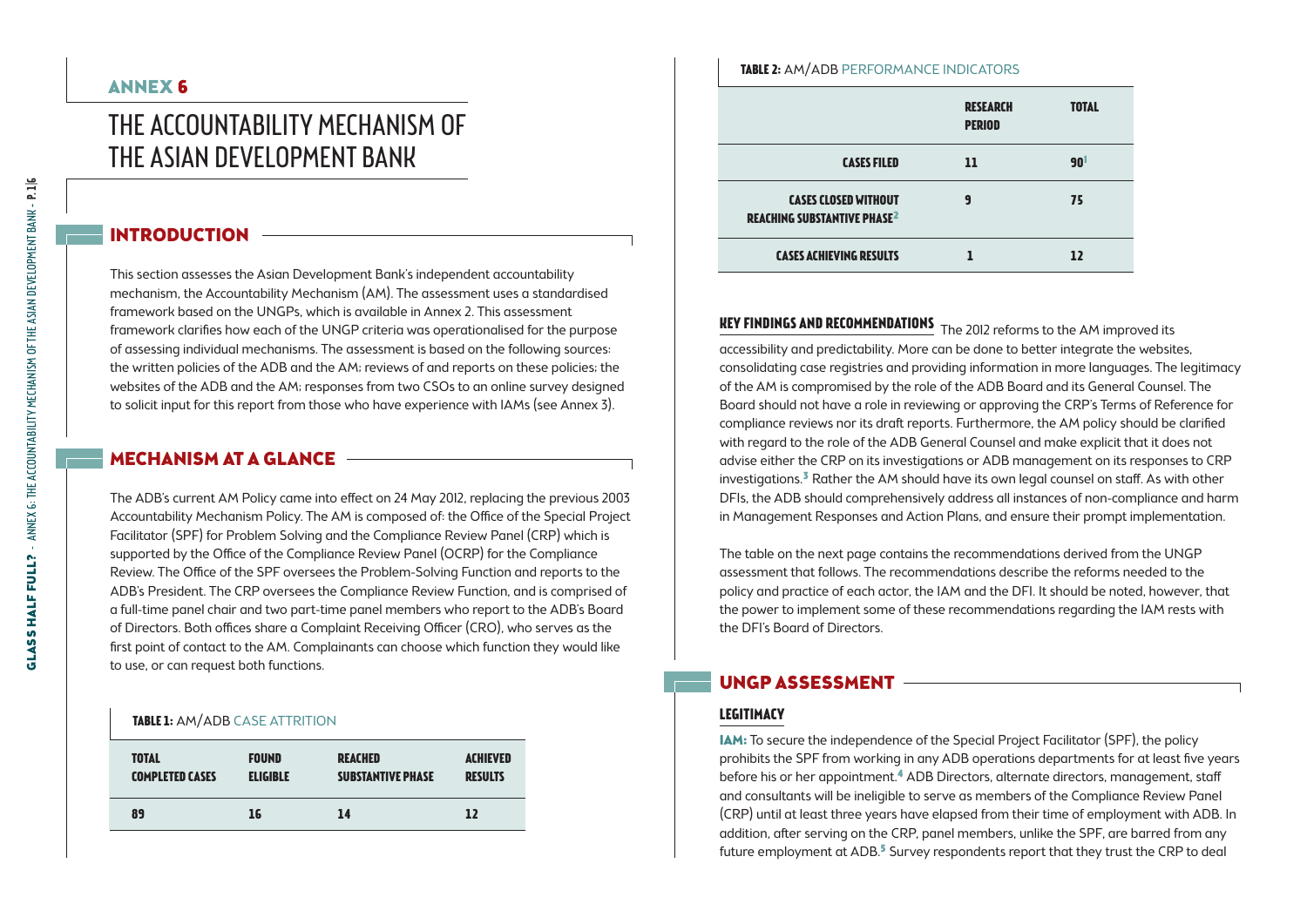## **Table 3:** Recommendations derived from UNGP assessment

|                      | AM                                                                                                                                                                         | <b>ADB</b>                                                                                                                                                                                                                                                                                       |
|----------------------|----------------------------------------------------------------------------------------------------------------------------------------------------------------------------|--------------------------------------------------------------------------------------------------------------------------------------------------------------------------------------------------------------------------------------------------------------------------------------------------|
| <b>LEGITIMACY</b>    | • The Special Project Facilitator should be<br>barred from employment at the ADB<br>following his or her term.                                                             | • CSOs should be included in the selection<br>process for the SPF and the CRP.<br>• AM should have its own legal counsel on<br>staff and not be advised by ADB General<br>Counsel.<br>. Neither the board nor its committees should<br>review or approve CRP's proposed ToR or<br>draft reports. |
| <b>ACCESSIBILITY</b> | . Additional outreach materials could be<br>provided in multiple languages.<br>. Websites for the SPF and CRP could be<br>further consolidated to reduce confusion.        | • The requirement to disclose the availability<br>of the AM should be included explicitly in the<br>ADB's policies and in contracts with clients.                                                                                                                                                |
| PREDICTABILITY       | • Specify deadlines for compliance reviews.<br>• Allow CRP to monitor the instances of non-<br>compliance for as long as necessary until<br>they are rectified.            | • Comprehensively address all instances of<br>non-compliance and harm in Management<br>Responses and Action Plans, and ensure<br>their prompt implementation.<br>• Implement tracking system for all<br>complaints, not just those referred by<br>Mechanism.                                     |
| <b>EQUITABILITY</b>  | • Disclose final compliance report to<br>complainants at the same time it is sent to<br>the Board.<br>• Respect the role of complainants' advisors<br>and representatives. | • Consult with complainants on the<br>development of Management Action Plans.                                                                                                                                                                                                                    |

|                                       | <b>AM</b>                                                                                                                                                                                                                                                                                                                                                   | <b>ADB</b>                                                                                                                                                                                                                                                                                                                                                            |
|---------------------------------------|-------------------------------------------------------------------------------------------------------------------------------------------------------------------------------------------------------------------------------------------------------------------------------------------------------------------------------------------------------------|-----------------------------------------------------------------------------------------------------------------------------------------------------------------------------------------------------------------------------------------------------------------------------------------------------------------------------------------------------------------------|
| <b>TRANSPARENCY</b>                   | • Improve the layout of the AM website to<br>improve clarity regarding the separate case<br>registries and make it easier to discern<br>which cases are still active.                                                                                                                                                                                       | · Disclose loan agreements.                                                                                                                                                                                                                                                                                                                                           |
| <b>RIGHTS</b><br><b>COMPATIBILITY</b> | • Make explicit in AM policy that identities of<br>complainants are kept confidential from all<br>ADB staff<br>• Make explicit that the AM is allowed to<br>make a recommendation to suspend<br>financing of a project if imminent harm<br>might occur.<br>• Develop protocols to prevent retaliation<br>aqainst complainants and respond if<br>they occur. | · Incorporate human rights standards<br>throughout ADB environmental and social<br>policies.<br>. Commit not to finance activities that would<br>cause, contribute to or exacerbate human<br>rights violations.<br>• Require clients to assess the human rights<br>impacts of their operations.<br>• Develop measures to address retaliation<br>against complainants. |
| <b>LESSONS</b><br><b>LEARNED</b>      | • Adopt regular schedule for review of<br>mechanism with opportunity for CSO input.<br>• Expand mandate to include a formal<br>advisory role.                                                                                                                                                                                                               | • Develop a public tracking process to record<br>lessons learned from each complaint.<br>• Commit not to provide additional financing<br>for similar activities to clients found to be in<br>non-compliance until the non-compliance<br>has been remedied.                                                                                                            |

 $\overline{\phantom{0}}$ 

 $\overline{\phantom{0}}$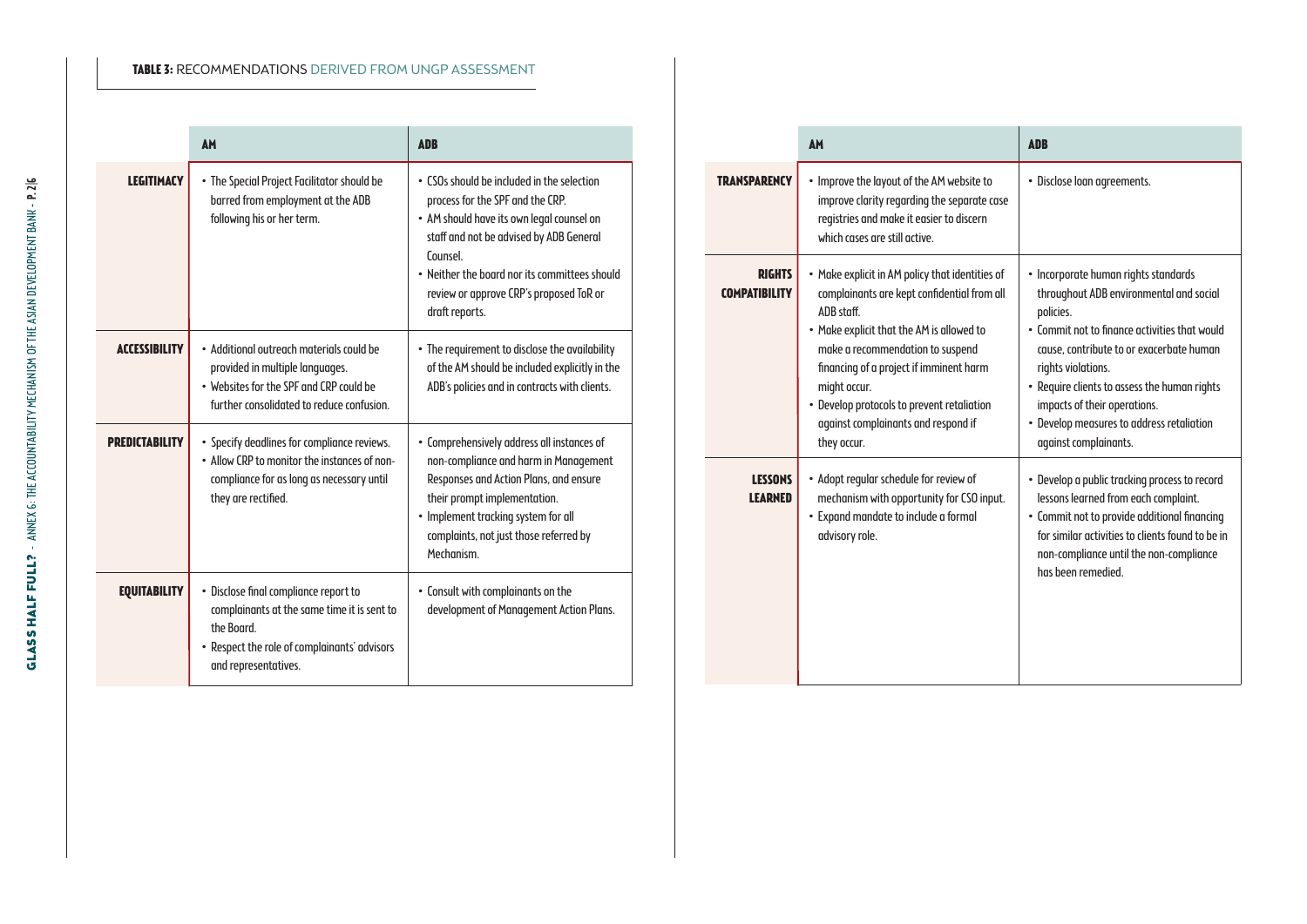with complaints in a fair manner, while users of the SPF had mixed views.

The policy allows the SPF to draw on project-level grievance redress mechanisms and/or the operations departments to resolve problems.<sup>6</sup> If invoked, this provision may jeopardise the Mechanism's independence because complainants often file complaints with an IAM because the local actors are not responsive, trustworthy, or independent.

**DFI:** The SPF is appointed by the ADB President after consultation with the Board.<sup>7</sup> CRP members are appointed by the Board upon recommendation of the Board Compliance Review Committee (BCRC) in consultation with the President. Neither selection process includes the participation of external stakeholders. The reporting lines may also undermine the independence of the SPF. The SPF reports to and its budget is approved by the ADB's President, who is also ultimately responsible for the activities that are subject of complaints.

In contrast, the CRP reports to the ADB's Board. The Mechanism's independence is further undermined because it must rely on legal advice provided by the ADB's General Counsel,8 who also advises ADB's Board and Management on the activities it finances and provides input to management on its response to CRP reports. In one case, the CRP amended important recommendations to provide effective redress to complainants under the direction of ADB General Counsel, which also advised management on its response to CRP's report and recommendations. To ensure impartiality, the AM should instead have its own counsel on staff to provide legal direction. Further limiting the independence of the CRP is the role of the BCRC in the complaint process. The BCRC approves all terms of reference for CRP compliance investigations and reviews draft compliance reports.

## **Accessibility**

IAM: The Mechanism's policy was revised in 2012, in part to make it easier for complainants to use. As a result, the Complaints Receiving Officer position was established to serve as a first point of contact for the Mechanism. The Mechanism's website provides a complaint template,<sup>9</sup> brochure<sup>10</sup> and other materials.<sup>11</sup> The AM policy and the brochure are available in all the major Asian languages,<sup>12</sup> but the complaint template appears to be available only in English. Survey respondents agreed that the requirements for filing a complaint were not burdensome. However, one respondent found the complaint procedures were not easy to follow. The window of time in which complaints can be filed with the AM –from prior to project approval to 24 months after project closure – reflects best practice among IAMs.

**DFI:** The AM's website is just one click away from the ADB homepage, under a dropdown menu. However, the homepage also provides a direct link for the OCRP's own website, which could cause confusion to potential users who are unfamiliar with the

structure of the Mechanism. Unique among the other mechanisms, the Mechanism's policy requires that ADB staff work with the borrowers to inform those affected by ADBfinanced activities about the availability of the Mechanism, including by distributing pamphlets in the national language and other audiovisual materials.13 The intensity and format of these disclosure activities varies with the nature of the project. However, this disclosure requirement is not included in the ADB's Safeguard Policy Statement and it is unclear whether it is included in borrower agreements. In practice, though, the ADB may limit the AM's accessibility. One survey respondent recounted an incident in which ADB staff strongly discouraged the filing of a complaint with the AM.

## **Predictability**

IAM: The AM's policy does include deadlines for most of the stages of the complaints process. One exception is that there are no deadlines specified for the compliance review.14 In practice, respondents agreed that they generally know what to expect from the Mechanism, but one respondent reported that the Mechanism did not consistently meet its deadlines. The AM does have a monitoring mandate, but with some limitations. The SPF will monitor and report on the implementation of agreements reached through problem-solving, but generally not for a period longer than two years.<sup>15</sup> The CRP is limited to monitoring the implementation of Management's remedial actions and not whether the instances of non-compliance have been rectified.<sup>16</sup> Again the time period for monitoring is generally limited to three years.17

**DFI:** The Mechanism's policy also specifies deadlines for responses and decisions by ADB Board and Management. Survey respondents also reported that ADB Management does not comprehensively address findings of non-compliance in its remedial action plan. In relation to a case in Cambodia, ADB was viewed by users as defensive and reluctant to acknowledge and remedy harms caused. According to a user, Management was "quick to limit the remedial action plan and slow to implement it". Similar to most other DFIs, complainants are required to first raise their concerns with ADB's Operations Department before filing a complaint to the Mechanism. If the complainant fails to do so, the Mechanism will forward complaints to the relevant Operations departments, which are advised to establish a system to track the progress and results of those complaints.<sup>18</sup> Following the conclusion of the process, the Operations department prepares a report summarising the problem, the actions taken, agreement if any, and lessons learned.<sup>19</sup> However, for those seeking to contact the Operations department directly prior to submitting a complaint, there appears to be no standardised procedure for receiving and responding to those concerns or similar tracking system.

# **Equitability**

IAM: The Mechanism's policy provides complainants several opportunities to review and comment on draft reports. During problem-solving, the complainant has the opportunity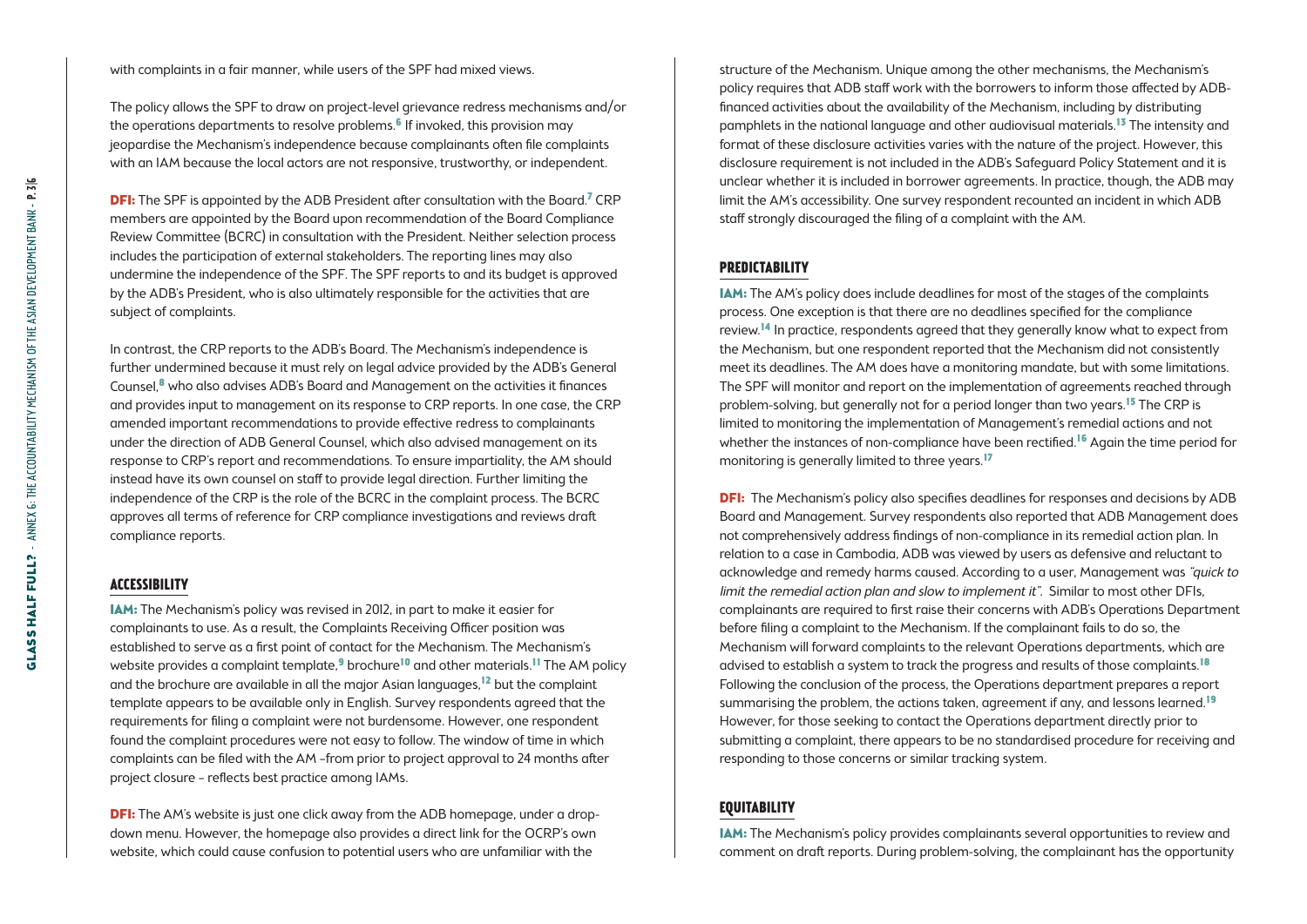to review and comment on the SPF's assessment report.<sup>20</sup> Although the policy does not explicitly allow for complainants to comment on draft monitoring reports, the SPF must consult them, and they, and any other stakeholder, can submit information on the status of implementation to the SPF.<sup>21</sup> Complainants have an opportunity to review and comment on CRP's draft final report, including its recommendations.22 The complainant's comments are included with the final compliance report when it is sent to the Board. However, the complainant does not receive the final report until after the Board's approval and, consequently, does not know whether their comments have been addressed and integrated.23 The CRP solicits information from complainants in preparing its monitoring reports, but, unlike the BCRC, the complainant does not have the opportunity to review the draft monitoring reports.24

One survey respondents reported that the SPF has in at least one case failed to respect the role of complainants' advisors and representatives, excluding them from dialogue sessions.

**DFI:** After the Board has approved the CRP's compliance report, Management must prepare a proposal for remedial actions, which also must be approved by the Board.25 Although Management is required to consult with the CRP on remedial actions,<sup>26</sup> Management is not required to consult with the complainant, which is a major flaw in the remedial process.

#### **Transparency**

IAM: The Mechanism maintains three different case registries: CRO registry,27 the CRP registry<sup>28</sup> and the SPF registry, which can result in some confusion.<sup>29</sup> The CRO registry lists complaints that are related to ADB-assisted projects and filed by people who seek access to the Accountability Mechanism. Other complaints received by the CRO are also included in the registry. The OSPF and the CRP have separate registries for complaints forwarded to them by the CRO. $30$  The basic case documents are posted on the CRP and SPF registries, but it is difficult to discern which cases are still active. Contrary to the practice of other mechanisms, the OSPF will not publish any substantive details about the dialogue process prior to a final agreement.<sup>31</sup> The final agreement resulting from a dialogue process can be kept confidential if the parties agree.<sup>32</sup> Although external stakeholders may find it difficult to track the progress of the mechanism's cases, survey respondents reported that the mechanism kept them well informed of the progress of their own cases.

DFI: Users can find a project database on ADB's website with proposed and approved projects, where they can search by country or sector.<sup>33</sup> For each project, the ADB publishes project documents, including environmental and social assessments, resettlement plans, indigenous peoples plans and monitoring reports. The ADB does not disclose the loan agreements.

#### **Rights compatibility**

IAM: Complainants can request that their identities be kept confidential, but anonymous complaints will not be accepted.34 The SPF and CRP will also ascertain what measures are necessary to keep the complainants' identities confidential while handling the complaint.35 However, while the AM will not disclose complainants' identity to parties external to the ADB, the policy is not clear on whether the AM will disclose that information to ADB staff.<sup>36</sup> In its comments on a draft of this report, the AM clarified that it does not disclose complainants' identities to ADB staff.<sup>37</sup> Even so, the fact that the policy is unclear about this may discourage complainants who fear retaliation from filing a complaint. The AM policy leaves open the possibility that the Mechanism, while it does not have to mandate to suspend a project, it may have the authority to recommend it: "The filing of a complaint to either the SPF or CRP will not suspend or otherwise affect the formulation, processing, or implementation of the project unless agreed to by the borrower concerned and ADB."38

**DFI:** The ADB's Safeguards Policy Statement (SPS) makes reference to human rights in relation to indigenous peoples and resettlement.39 With regards to indigenous rights, the ADB "recognizes the rights of Indigenous Peoples to direct the course of their own development".<sup>40</sup> Although the Indigenous Peoples policy makes references to the UN Declaration on the Rights of Indigenous Peoples, which recognises the right to free, prior, and informed consent (FPIC), it reinterprets FPIC to mean broad community support.41 The SPS entirely fails to reflect labour rights. There is no requirement to assess the risks to all human rights, or a commitment from the ADB to refrain from financing activities that could violate human rights.

## **lessons LEARNED**

IAM: The mechanism was reviewed in 2012. The new policy replaced the 2003 version. There was an opportunity for public comment during the 2012 review. However, there do not appear to be regularly scheduled reviews. Although the mechanism does not officially have an advisory function, the policy requires that every three years the OSPF, OCRP, OSPF, Independent Evaluation Department, and Regional and Sustainable Development Department will "distill ADB's experience, insights, and lessons, including the Accountability Mechanism's development impacts, benefits, and costs".<sup>42</sup>

**DFI:** The ADB does not appear to have a system to capture lessons learned from complaints submitted to its mechanism.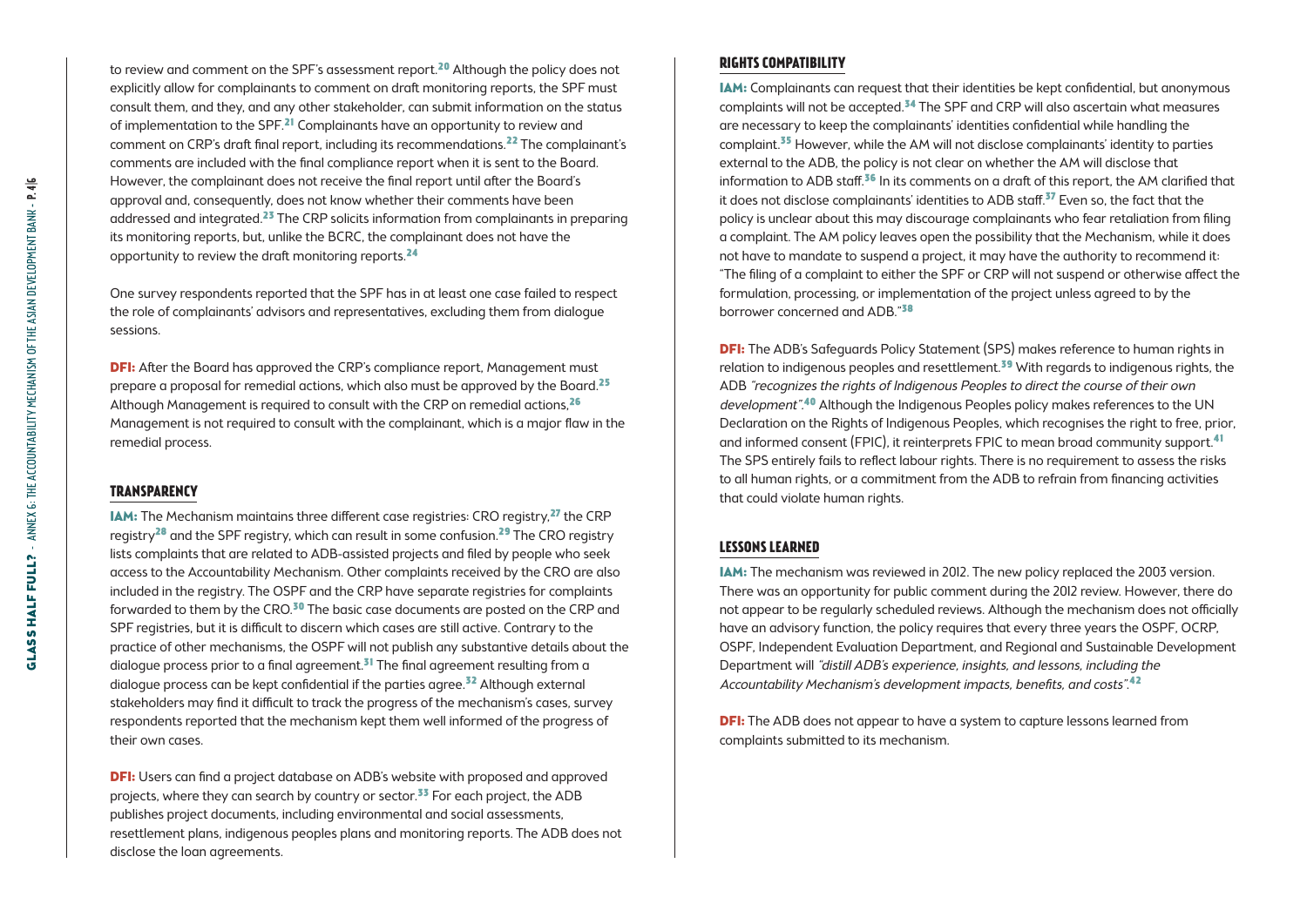## Analysis of Complaints Closed without Reaching a Substantive Phase

According to the AM website, between 1 July 2014 and 30 June 2015 nine complaints were deemed ineligible for the AM's Special Project Facilitator problem solving function or were otherwise closed without reaching a substantive phase of the complaint process.<sup>43</sup> The majority of those cases were referred to other units of the ADB because they concerned procurement, corruption or other financial management matters, and were therefore outside the mechanism's mandate. Four of these nine cases were transferred to the ADB's Procurement Division (OSP 1 or OSP 2) or its Office of Anti-corruption and Integrity (OAI).44 Three additional projects were closed by the ADB's AM and forwarded to the Operations Services and Financing Management (OSFM) unit or the OAI within the research period.45 One complaint related to the Jilin Urban Development Project in the People's Republic of China was forwarded to the OSFM and OAI in April 2015.46 Another complaint regarding an individual consultancy matter, about which no details were provided on the ADB's website, was forwarded to the OSFM department in April 2015.47 Finally, a complaint related to the Earthquake Emergency Assistance Project in Nepal was forwarded to the OAI in May of 2015, and then on to the South Asia Department in July 2015 (after the research period).<sup>48</sup>

An eighth case, related to an infrastructure project in India, was terminated when the complainant "chose" to work with the South Asia regional department of the ADB to resolve the issues.49

The reason for the AM's closure of the ninth complaint within the research period is unclear. The ADB's website indicates that the complainants who filed a request related to the SASEC Road Connectivity Investment Program in India were given 60 days from 22 December 2014 to address the issues with the Operations Department, after which the process was ended on 20 February 2015. It is unclear whether the referral to the Operations Department was to enable complainants to exhaust remedies within the Bank before resorting to the AM or for other problem-solving reasons.<sup>50</sup>

#### **NOTES**

- 1 This number may differ from the 'total completed cases' in the previous table, because it includes all cases filed, including those pending a decision of the mechanism.
- 2 This row includes cases that were not registered, were found ineligible or were closed after being found eligible, but before reaching a substantive phase.
- 3 In its comments on a draft version of this report, the AM provided the following clarification, which could not be verified in the AM policy: "As internal arrangement in ADB, there is a designated Counsel which advises the CRP/ OCRP and this counsel is not supposed to advise the Management. Each project in ADB has a project counsel and this project counsel advises the Management during compliance review processes" (review comments by AM ADB, received 19 October 2015).
- 4 Asian Dev. Bank, Accountability Mechanism Policy 22, TI 109 (2012) [hereinafter ADB Policy].
- **5** *Id.* at 22, *TI* 113.
- 6 *Id.* at 33, 97 162.
- $7$  Id. at 21,  $\Pi$  108.
- 8 *Id.* at 24, T 122.
- 9 Asian Dev. Bank, How to File a Complaint, [http://www.adb.org/site/accountability-mechanism/complaints](http://www.adb.org/site/accountability-mechanism/complaints-receiving-officer/how-file-complaint)[receiving-officer/how-file-complaint](http://www.adb.org/site/accountability-mechanism/complaints-receiving-officer/how-file-complaint).
- 10 Asian Dev. Bank, Accountability Mechanism Brochure, [http://www.adb.org/publications/accountability](http://www.adb.org/publications/accountability-mechanism-brochure)[mechanism-brochure](http://www.adb.org/publications/accountability-mechanism-brochure).
- 11 Asian Dev. Bank, An OCRP Case Study: A Primer on the Office of Compliance Review Panel, *available at* [http://](http://compliance.adb.org/dir0035p.nsf/attachments/primer-ocrp-case-study.pdf/$FILE/primer-ocrp-case-study.pdf) [compliance.adb.org/dir0035p.nsf/attachments/primer-ocrp-case-study.pdf/\\$FILE/primer-ocrp-case-study.pdf;](http://compliance.adb.org/dir0035p.nsf/attachments/primer-ocrp-case-study.pdf/$FILE/primer-ocrp-case-study.pdf) See also Asian Dev. Bank, Office of the Special Project Facilitator: Problem-Solving Primer, [http://www.adb.org/](http://www.adb.org/publications/office-special-project-facilitator-problem-solving-primer) [publications/office-special-project-facilitator-problem-solving-primer](http://www.adb.org/publications/office-special-project-facilitator-problem-solving-primer).
- 12 See:<http://www.adb.org/documents/accountability-mechanism-policy-2012>.
- 13 ADB Policy, supra note 4, at 40,  $\Pi$  211 ("Staff, working with the borrower, will disseminate information early in the project cycle about the Accountability Mechanism and its availability as a recourse in case other mechanisms for dealing with harmful project effects are not successful. The intensity and format of this activity will vary with the nature of the project. Operations departments will focus on projects with a high degree of safeguard risks, such as projects with heavy resettlement. Pamphlets in national or official languages, community notice boards, audiovisual materials, or other appropriate and effective means will be used to inform people.")
- 14 *Id.* at 35, 97 184.
- 15 *Id.* at 34, T 174
- 16  $Id$  at 37  $\Pi$  192
- $17$  *Id.* at 37,  $9193$
- 18 *Id.* at 37, 97 195.
- 19 *Id. at* 37, 97, 196.
- 20 *Id.* at 33, 97 168.
- 21 *Id.* at 34, 97 174
- 22 *Id.* at 36, 97, 185.